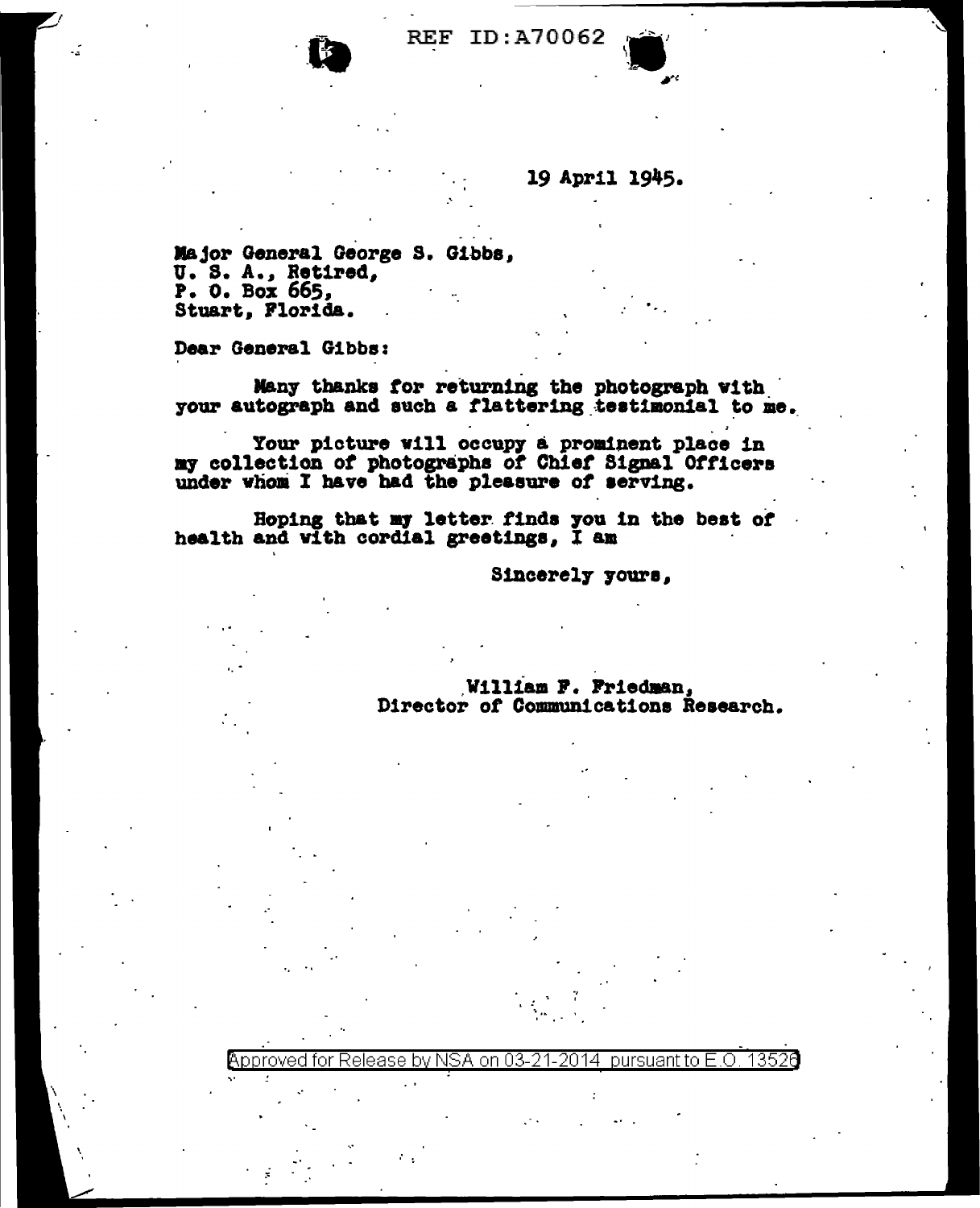## **REF ID: A70062**

HEADQUARTERS ARLINGTON HALL STATION

OFFICE OF THE COMMANDING OFFICER

**ARLINGTON, VA.** 

March 22, 1945.

Suspeire to

Major General George S. Gibbs, U.S. A., Retired, P. 0. Box No. 665, Stuart, Florida.

Dear General Gibbs:

Thank you for your very nice letter of March 14.<br>I am sending the photograph under separate cover, and<br>hope that you will find it acceptable as a likeness of yourself. Your autograph thereon will enhance its value a great deal.

Reciprocating your cordial good wishes, I am,

Sincerely yours,

William F. Friedman, Director of Communications Research.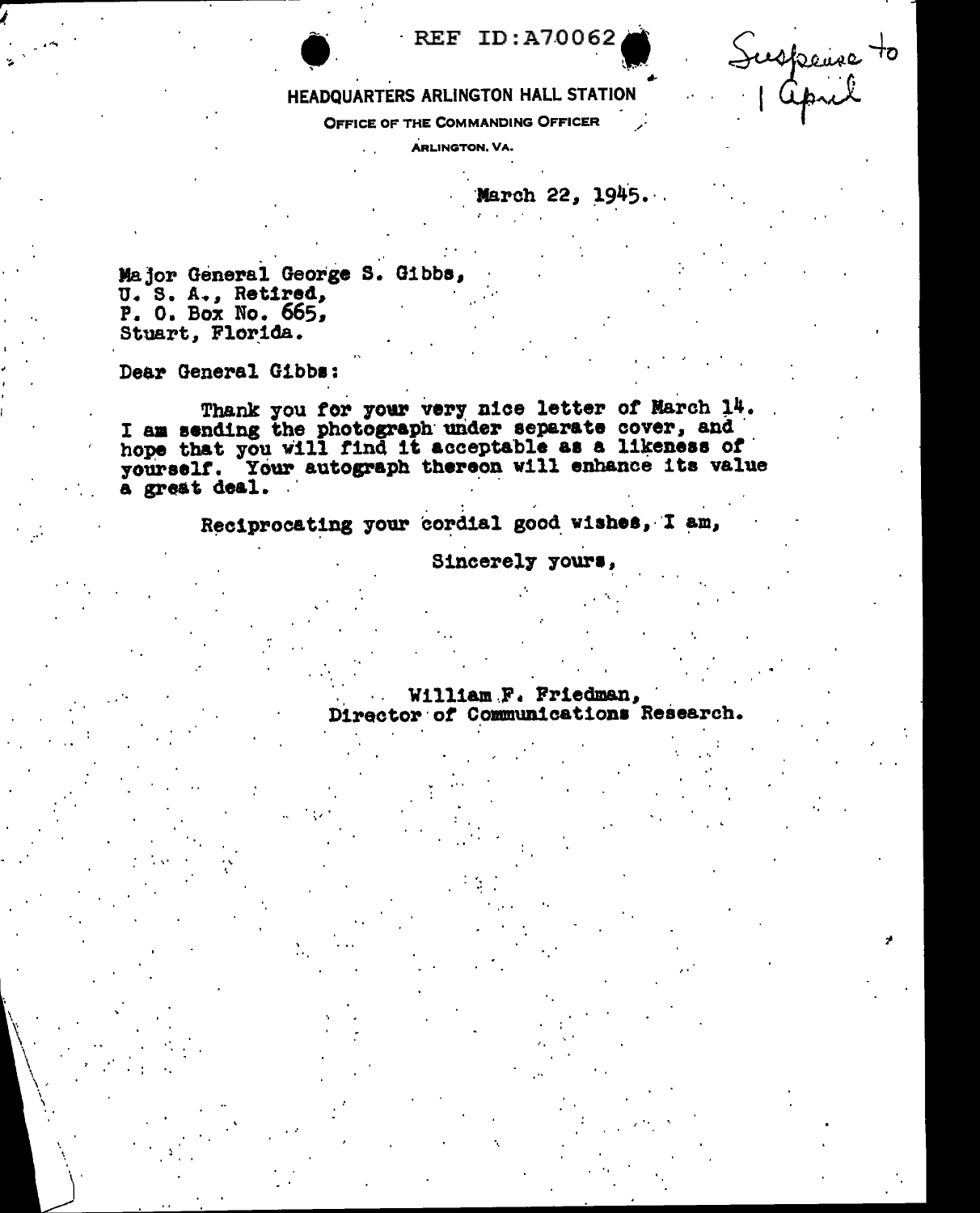REF ID:A70062 MAJOR GENERAL GEORGE S. GIBBS ·<br>·<br>· UNITED STATES ARMY, RETIRED P, O. BOX NO. BBS TELEPHONE 44W3 STUART, FLORIDA

March 14, 1945.

Mr. William F. Friedman. Room 3C340 The Pentagon. Washington 25, D.C.

Dear Mr. Friedman:

In reply to your letter of February 28th, I shall be greatly pleased to autograph for you a photograph of myself. Please send it to the above address.

I have a most satisfying recollection of the work that you have done for the Signal Corps in your highly specialized and important field, and am pleased to learn that you are continuing it.

With very best wishes to , believe me as ever,

Sincerely yours<br>George S. Gibbs

**Gibli**